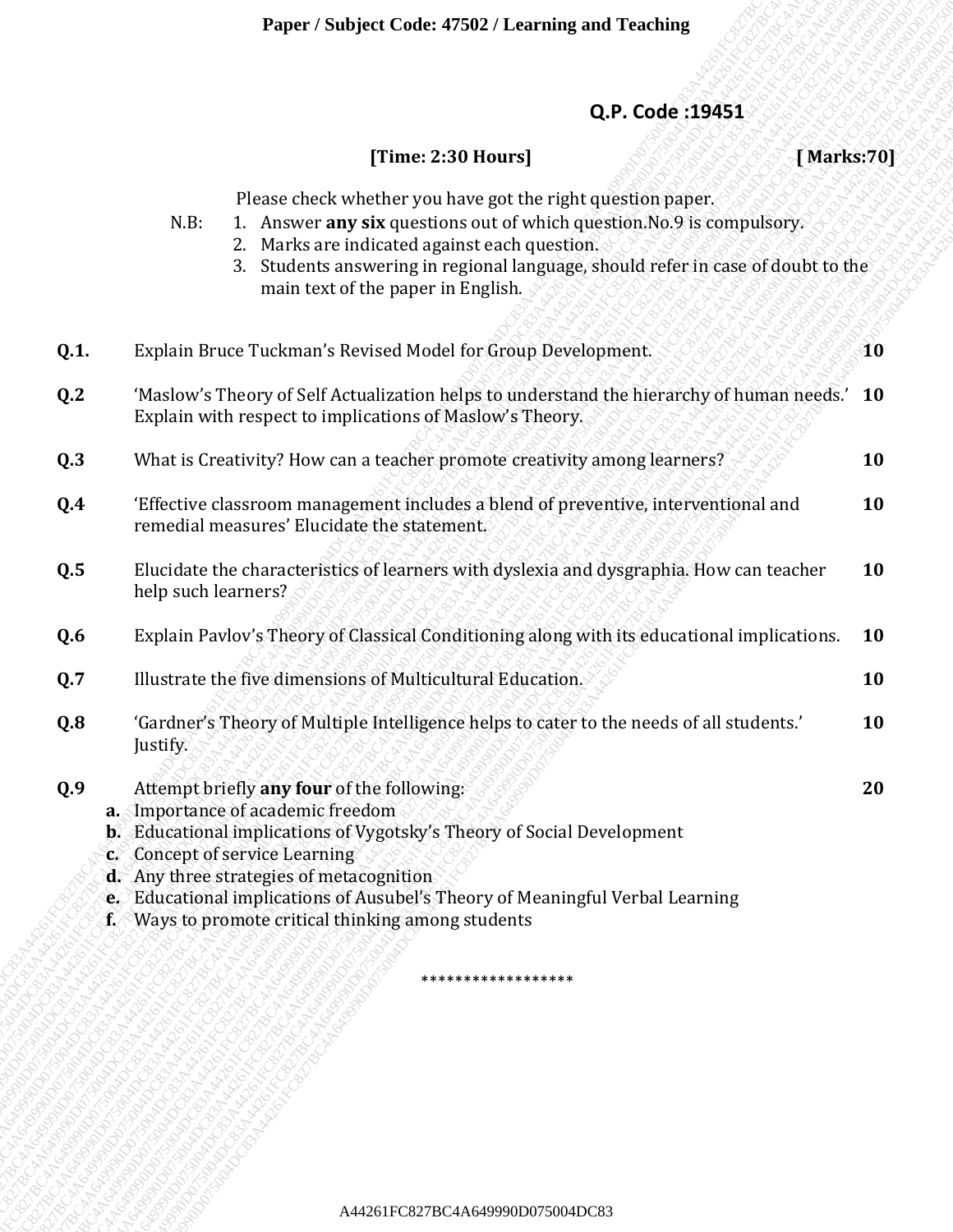| Q.P. Code: 19451 |  |
|------------------|--|
|                  |  |

## A44261FC827BC4A649990D075004DC83A44261FC827BC4A649990D075004DC83A44261FC827BC4A649990D075004DC83A44261FC827BC4A649990D075004DC83A44261FC827BC4A649990D075004DC83A44261FC827BC4A649990D075004DC83 A44261FC827BC4A649990D075004DC83A44261FC827BC4A649990D075004DC83A44261FC827BC4A649990D075004DC83A44261FC827BC4A649990D075004DC83A44261FC827BC4A649990D075004DC83A44261FC827BC4A649990D075004DC83 Q.P. Code 194551<br>  $\frac{1}{2}$  Q.P. Code 194551<br>  $\frac{1}{2}$  Consequences of the consequence of the consequence of the consequence of the consequence of the consequence of the consequence of the consequence of the consequence Appler sampler conce it and a case and a case and  $Q, P$ . Code :19451<br>
(a)  $Q, P$ . Code :19451<br>
(a)  $Q, P$ . Code :19451<br>
(a)  $Q, P$ . Code :19451<br>
(a)  $Q, P$ . Code :19451<br>
(a)  $Q, P$ . Code :19451<br>
(a)  $Q, P$ <br>
(a)  $Q, P$ <br>
(a)  $Q, P$ Flager/Subject Code: 47802/Learning.and Teaching<br>  $Q,P, \text{Code: } 39451$ <br>  $\frac{1}{25}$ <br>  $\frac{1}{25}$ <br>  $\frac{1}{25}$ <br>  $\frac{1}{25}$ <br>  $\frac{1}{25}$ <br>  $\frac{1}{25}$ <br>  $\frac{1}{25}$ <br>  $\frac{1}{25}$ <br>  $\frac{1}{25}$ <br>  $\frac{1}{25}$ <br>  $\frac{1}{25}$ <br>  $\frac{1}{25}$ <br>  $\frac{1}{25$ Experission Code: 47502 / Learning and Feeding<br>
(a, P. Code: 194651<br>
(a) R. C. Correspondently applied after our and<br>
TRA and the matrix of the control of the control of the control of the control of the control of the co Paper / Subject Code: 47542 / Learning and Texture (Paper 29)<br>  $\frac{1}{2}$ <br>  $\frac{1}{2}$ <br>  $\frac{1}{2}$ <br>  $\frac{1}{2}$ <br>  $\frac{1}{2}$ <br>  $\frac{1}{2}$ <br>  $\frac{1}{2}$ <br>  $\frac{1}{2}$ <br>  $\frac{1}{2}$ <br>  $\frac{1}{2}$ <br>  $\frac{1}{2}$ <br>  $\frac{1}{2}$ <br>  $\frac{1}{2}$ <br>  $\frac{1}{2}$ <br>  $\frac{$ Faper / Subject Code: 47942 / Learning and Tending<br>
(a,P. Code :194911<br>
(a) 2, Code :194911<br>
TRE any Secretarial age caused ageles sheller age will<br>
TRE any Secretarial age and the state of the secretarial age of the secr Faper / Subject Code: 47942 / Learning and Tending<br>
(a,P. Code :194911<br>
(a) 2, Code :194911<br>
TRE any Secretarial age caused ageles sheller age will<br>
TRE any Secretarial age and the state of the secretarial age of the secr Faper / Subject Code: 47942 / Learning and Tending<br>
(a,P. Code :194911<br>
(a) 2, Code :194911<br>
TRE any Secretarial age caused ageles sheller age will<br>
TRE any Secretarial age and the state of the secretarial age of the secr Faper / Subject Code: 47942 / Learning and Tending<br>
(a,P. Code :194911<br>
(a) 2, Code :194911<br>
TRE any Secretarial age caused ageles sheller age will<br>
TRE any Secretarial age and the state of the secretarial age of the secr Faper / Subject Code: 47942 / Learning and Tending<br>
(a,P. Code :194911<br>
(a) 2, Code :194911<br>
TRE any Secretarial age caused ageles sheller age will<br>
TRE any Secretarial age and the state of the secretarial age of the secr A44261FC827BC4A649990D075004DC83A44261FC827BC4A649990D075004DC83A44261FC827BC4A649990D075004DC83A44261FC827BC4A649990D075004DC83A44261FC827BC4A649990D075004DC83A44261FC827BC4A649990D075004DC83 A44261FC827BC4A649990D075004DC83A44261FC827BC4A649990D075004DC83A44261FC827BC4A649990D075004DC83A44261FC827BC4A649990D075004DC83A44261FC827BC4A649990D075004DC83A44261FC827BC4A649990D075004DC83 **Example: 7 Sociophet Code 47502 / Learning and Teaching (CAP) Code 19451**<br> **Q.P. Code 19451**<br> **Resp. Facebook of the state of the state of the state of the state of the state of the state of the state of the state of** Paper / Nobject Code: 479027 Learning and Teaching<br>
Q.P. Code: 194551<br>
(Noc 2.3 o BB|<br>
modi supplemented and supplemental and supplemental code and<br>
T.C. angle former results and properties and the set.<br>
T.C. angle of a s Paper / Subject Code: 47882 / Learning and Teaching<br>
(a) P. Code 19451<br>
(a) 26, Code 19451<br>
(a) 27, The property and the street of the street of the street of the street of the street of the street of the street of the st Paper / Subject Code: 47802 / Learning and Teaching<br>
(a) C.P. Code: 19451<br>
(a) C.P. Code: 19451<br>
(a) C.P. Code: 19451<br>
(a) C.P. Code: 19451<br>
(a) C.P. Code: 19451<br>
(a) C.P. Code: 19451<br>
(a) T.C.<br>
T.R. any Reservative appli Paper / Subject Code: 47502 / Learning and Teaching<br>
Q.P. Code :19453<br>  $\frac{1}{3}$  CPF<br>  $\frac{1}{3}$  CPF<br>  $\frac{1}{3}$  CPF<br>  $\frac{1}{3}$  CPF<br>  $\frac{1}{3}$  CPF (and also and is even if grafit a fiber and also also are<br>  $\frac{1}{3}$  CPF (an **Paper / Subject Code: 47502 / Learning and Teaching<br>
CQP . Code: 19451<br>
THE Rectar and Second Repuber of the Second Repuber of the Second Repuber of the Second Repuber of the Second Repuber of the Second Repuber of the S** [वेळ: २:३० तास] [ जिल्ह्या स्थान कर साल कर जिल्ह्या हो गुण: ७०] मराठी अनुवाद **प्र.१. सम्मान्त विकसनासाठी ब्रूस टकमनचे सुधारित प्रतिमान स्पष्ट** करा. १९९९ कर २००९ कर २००९ कर २००९ कर २० प्र.२ 'मास्लोच्या आत्मप्रचीती उपत्तीमळुेमानवी गरजाांच्या श्रेणीबद्ध रचनेचे महत्व समजण्यास सहाय्य होते.' मास्लोच्या उपपत्तीच्या फलितार्थाच्या आधारे स्पष्ट करा. १० प्र.३ सर्जनशीलता म्हणजे काय? अध्ययनार्थीमध्ये सर्जनशीलता वृद्धिंगत करण्यास शिक्षक काय करू शकतात? १०  $\overline{\mathbf{y}}$ .४ 'प्रभावी वर्ग व्यवस्थापनांतर्गत प्रतिबंधात्मक, मध्यस्तीरुपी व उपचारात्मक उपायांचा समावेष असतो.' वरील ववधान ववशद करा. १० प्र.५ वाचन अक्षमता व लेखन अक्षमता असलेल्या विद्यार्थ्यांची वैशिष्ट्ये विशद करा. शिक्षक अशा विध्यार्थ्यांस कशा प्रकारे सहाय्य करू शकतात? १० प्र.६ पावलोवची अवभजात अवभसांधान उपपवत्त शैक्षवणक फवलतार्ाासह स्पष्ट करा. १० प्र.७ बहुसांस्कृतिक शिक्षणाचे पाच पैलू सोदाहरण स्पष्ट करा. ९९% स्थानीय स्थित स्पष्ट करा. १० साल प्र.८ 'गार्डनरची बहुविध बुद्धिमत्तेची उपपत्ति सर्व विद्यार्थ्यांच्या गरजांची पूर्तता करण्यास सहाय्यभूत ठरते' स्पष्ट करा. १० प्र.९ ४ खालीलपैकी **कोणत्याही चारांवर** थोडक्यात लिहा. २००९ का सामना र र २० घटना र २० आ) शैक्षणिक स्वातंत्र्याचे महत्व **ब)** वायगोस्कीच्या सामाजिक विकसन उपपत्तीचे शैक्षणिक फलितार्थ. **क)** सेवा अध्ययनाची संकल्पना ड) पराबोधनासाठी कोणत्याही तीन कार्यनीती  $\widehat{\mathbf{s}}$ ) आसुबेलच्या अर्थपूर्ण शाब्दिक अध्ययनाचे शैक्षणिक फलितार्थ.

फ) अध्ययनार्थी मध्ये चिकित्सक विचार संवर्धन करण्यासाठी मार्ग.

A44261FC827BC4A649990D075004DC83

\*\*\*\*\*\*\*\*\*\*\*\*\*\*\*\*\*\*